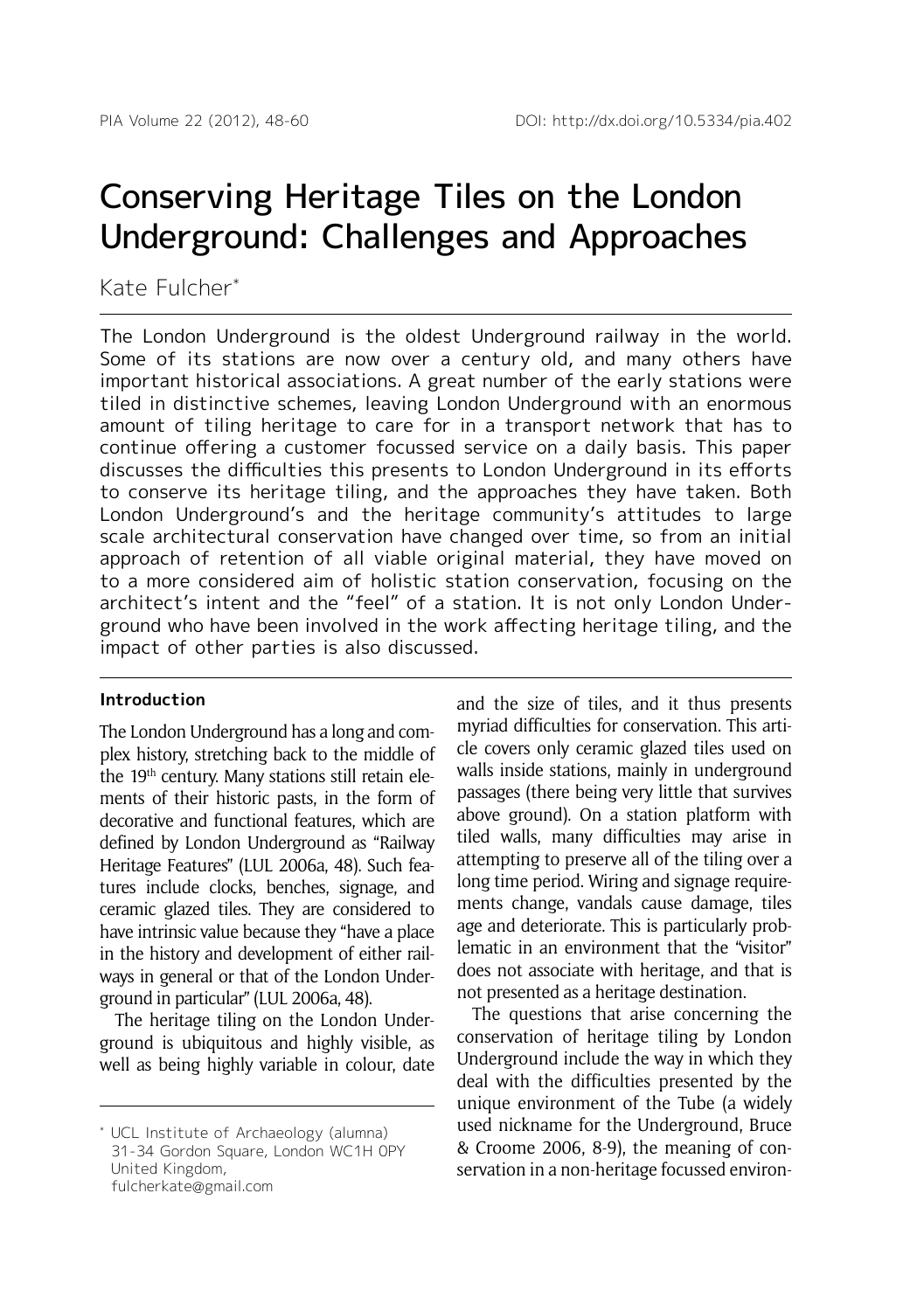ment, the possible approaches that are thus available to them, and the extent to which these can be executed.

I conducted research in three ways: desk research, interviews and site visits. Interviews with people involved with tiling projects on the London Underground formed the main part of the research presented here. Interviews were conducted with:

- • Mike Ashworth, the Design and Heritage Manager at London Underground;
- • Adrian Blundell, Works Director at Craven Dunhill Jackfield who make a large number of the replacement tiles for London Underground;
- David McCartney, a Managing Director at DMC Rail who do a large amount of the modern tiling work within the stations including retiling with replacement heritage tiles.

In addition I interviewed local authority conservation officers from Westminster (Matthew Pendleton) and Kensington & Chelsea (Hilary Bell) about their view of the approaches that have been taken.

Other people I spoke to were tangentially connected with tiling or the London Underground: Robert Excell, a curator at the London Transport Museum who showed me around their Acton depot; Doug Rose, the author of *Tiles of the Unexpected* (2007), an exhaustive survey of tiling on the Yerkes tube lines which took 25 years to complete (D. Rose, *pers. comm*., June 2010); and Jeremy Southern, an independent tile conservator based in Shropshire.

 Site visits were undertaken to all stations mentioned in this project, and many more besides. Initial visits lasted about 20 minutes per station, time which was spent walking up and down the platforms and lower concourses and passageways closely observing the tiles, and taking photographs, which is permitted on the platforms if no flash is used (London Underground Film Office, *pers. comm.*, 25/06/10). All photographs were taken in the summer of 2010. Stations mentioned here in detail were visited on more than one occasion. Station names have been used as they are shown on the standard tube map (TfL 2010a).

#### **Social and Historic Importance of London Underground Tiles**

Given the impact of the London Underground on the growth and socio-economics of London since it opened in 1863, it should be considered an important part of the social and built history of the city (Halliday 2004; Wolmar 2005). As such, the historical elements of the network should be thought of as London's heritage in the same way as other parts of London's built environment such as Big Ben or St Pancras. The presentation of the underground spaces, including the tiling schemes through the network, is an integral part of the network's histories, forming a strong image of London Underground in what might otherwise be a dark, forbidding place.

During certain periods of the 20<sup>th</sup> century, the design of the public front of the London Underground was controlled by people with a set of clear architectural visions for the network. These ideas were applied to distinct phalanxes of stations, lending each group a certain "look" and "feel" (what might now be termed a corporate identity), while at the same time ensuring that each station remained unique; indeed, this was the stated aim of the architects from the outset (Rose 2007, 22). The men credited with achieving this are Leslie Green, working with and for Charles Tyson Yerkes, and Charles Holden with Frank Pick (Leboff 2002; Rose 2007; Lawrence 2008; LUL 2006a, 17, 24, 69).

Tiling was used to help form a corporate image, creating a continuity through the network that encouraged recognition of London Underground property and articulated the orderliness of the network to the general public. These same principles are still of great import today. London Underground's corporate vision is to be "a world-class Tube for a world-class city" (LUL 2006a, 2). An impor-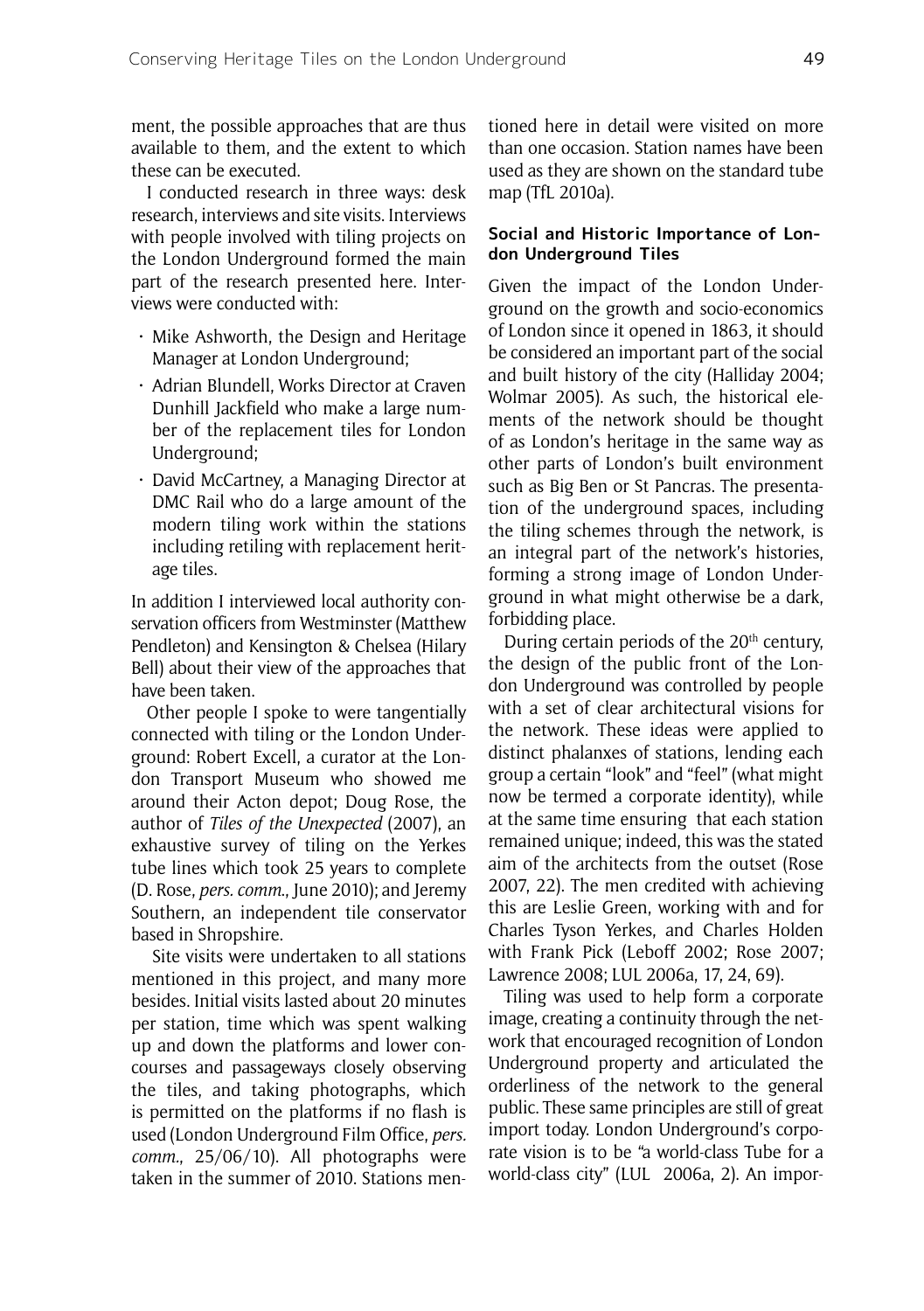

**Fig. 1:** Examples of London Underground stations designed by architect Charles Holden. From top: Chiswick Park (photographed by Topical Press 12 Oct 1932, LTM U11500); Turnpike Lane (photographed by Topical Press Jan 1933 - Mar 1933, LTM U11887); Arnos Grove (unknown photographer 1932, LTM unknown image number).

tant part of achieving this goal is to ensure that the station environments are of a high quality, safe, secure, and welcoming (LUL 2006a, 2). Pick's stations are an early example of total design; everything within them was thought through and designed into the fabric of the station, from benches to door handles (Lawrence 2008, 7), and it was Pick who commissioned the London Underground typeface 'Johnston Sans' still seen across the network from Edward Johnston in 1916 (Howes 2000). As it was for Frank Pick, so it is for today's company leaders: they wish to communicate the values of London Underground through its visual representation to the public, who should take from the stations an impression that the organisation is customer driven, having clear "humanity", with strong leadership and is operationally integrated (LUL 2006a, 2). Some of the ways in which stations can contribute to this are by "the commonality of the design", "their high-profile street presence" (LUL 2006a, 3) and "their celebration of the Underground's heritage and design excellence" (LUL 2006a, 4).

Therefore the tiling on the London Underground can be thought of as important for three main reasons: its contribution to the history of the Underground and thus of London, its role as corporate representative, and its part in aesthetically improving underground areas of the network for passengers. Whether these roles conflict, and to what extent, is investigated further below.

The Yerkes stations of 1906/7 are one group of Underground tiled stations dealt with in this research, consisting of forty-six stations across the Bakerloo, Hampstead (Northern Line) and Piccadilly Lines (Rose 2007, xi). The second type of station considered in this study are those designed by or in the style of Holden under Pick, modernist statement pieces dating from the early 1920s to the end of the 1940s (Figure 1).

In 1998 the government announced a large scale private finance initiative (PFI) across the whole Underground network, branding it as the PPP, public-private partnership, forming three infrastructure units ("infracos") that used private capital and were responsible for the maintenance and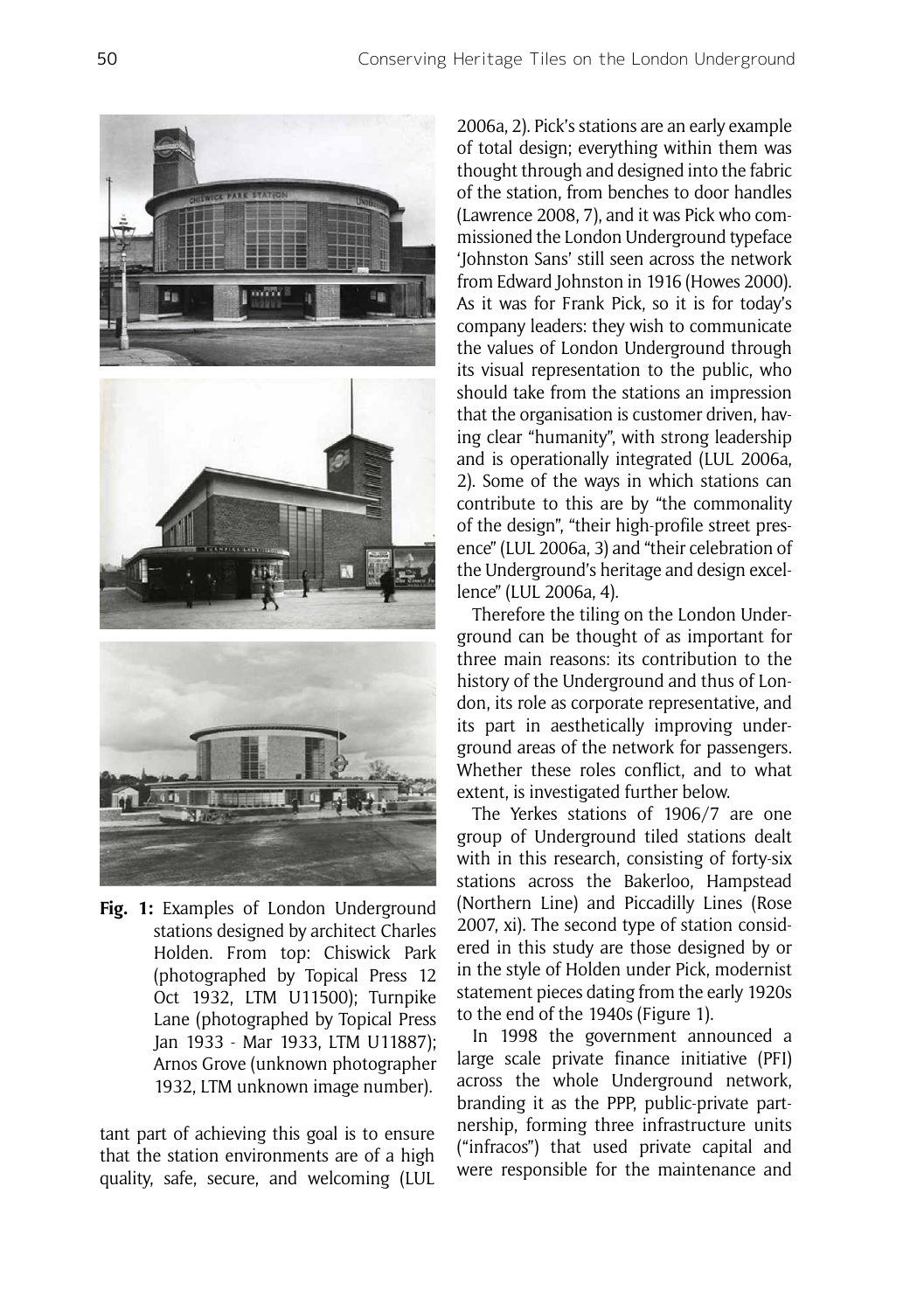renewal of London Underground's assets – rolling stock (trains), stations, tracks, tunnels and signals – for thirty years (Halliday 2004, 200; TfL 2010b). These would be overseen by a public operator, London Underground, which was placed under the control of the newly formed Transport for London in 2003 (Horne 2007, 133; TfL 2010b; Wolmar 2005, 309-310). The infracos at the beginning of the PPP contract period were JNP/ Tubelines and Metronet (TfL 2010b). Metronet went into administration in 2008, and the Metronet infracos are now under Transport for London ownership (LUL 2009, 8). As of June 2010 JNP/Tubelines became a wholly owned subsidiary of Transport for London, leaving no infracos in place, and bringing to an end the PPP contracts (TfL 2010c). However, the approaches to tile conservation discussed in this document are in the context of the PPP scheme.

#### **Conservation Context**

The twentieth century saw the establishment of conservation charters, whose aim was to create consistent multinational guidelines (Whitbourn 2007, 123). The basis of most of the charters is formed from the following factors: minimum intervention, detailed documentation, importance of material from all historical periods, authenticity (see below), and consideration of an overall context (Gillon 1996, 21). These principles have been adopted by the conservation profession, along with reversibility (Caple 2000, 59-69; Pye 2001, 32-33). In recent decades, discussions on the role of conservation have led to the development of a generally agreed list of values that an object or site may have, and that conservation might affect, including: historical, economic, scientific, socio-cultural, aesthetic, and use value (Mason 2002). Recent literature gives greater significance to the cultural ownership of objects and monuments than was previously the norm, when the museum elite presumed intellectual and physical possession (Bennett 1995; Caple 2000, 66; Simpson 2006).

Current conservation ethics for heritage buildings are phrased similarly as for objects: minimum intervention, reversibility, authenticity, documentation (Fielden 2003, vii; Forsyth 2007, 6-7). Additionally, there is a preference for "like for like" repairs, using materials and techniques as close to the originals as possible (Forsyth 2007), and the aim to achieve restorations that blend with the fabric of the building so as to present a congruous whole. Building conservation literature stresses the importance of authenticity (Robertson 2007; Macdonald 1996; Saint 1996). Jokilehto of ICCROM and Stoval of ICOMOS have defined authenticity as "a measure of truthfulness of the internal unity of the creative process and the physical realisation of the work, and the effects of its passage through time" (1995 quoted in Macdonald 1996, 90), that is, the recognition of the importance of the original materials chosen, of the artist/architect's vision, of the final aesthetic, and the history of the building (Macdonald 1996, 90). Andrew Saint (1996, 20) agrees that "an authentic restoration, it may be ventured, is not just one in which all the parts, visible or otherwise, are repaired or replaced on a like-for-like basis, but one also in which the original priorities of the building's authors (all the building's authors) are critically heeded". Tiles that form part of a building's functional architecture or make up a large part of its decorative aspects are considered to be part of that building, with the exception of highly decorative individual tiles or set pieces, or very old examples, which might be treated separately (Durbin 2005, xix-xxi; Herbert 1996). Thus the concept of "like for like" also applies to tile conservation (Durbin 2005, 55; Orbaşli 2008, 166).

#### **Challenges**

London Underground own and manage 260 stations (TfL 2010c), which is a large amount of property to maintain. The scale of the task of maintaining all the tiling across the network is daunting, although not all of the stations are tiled. Over a thousand million pas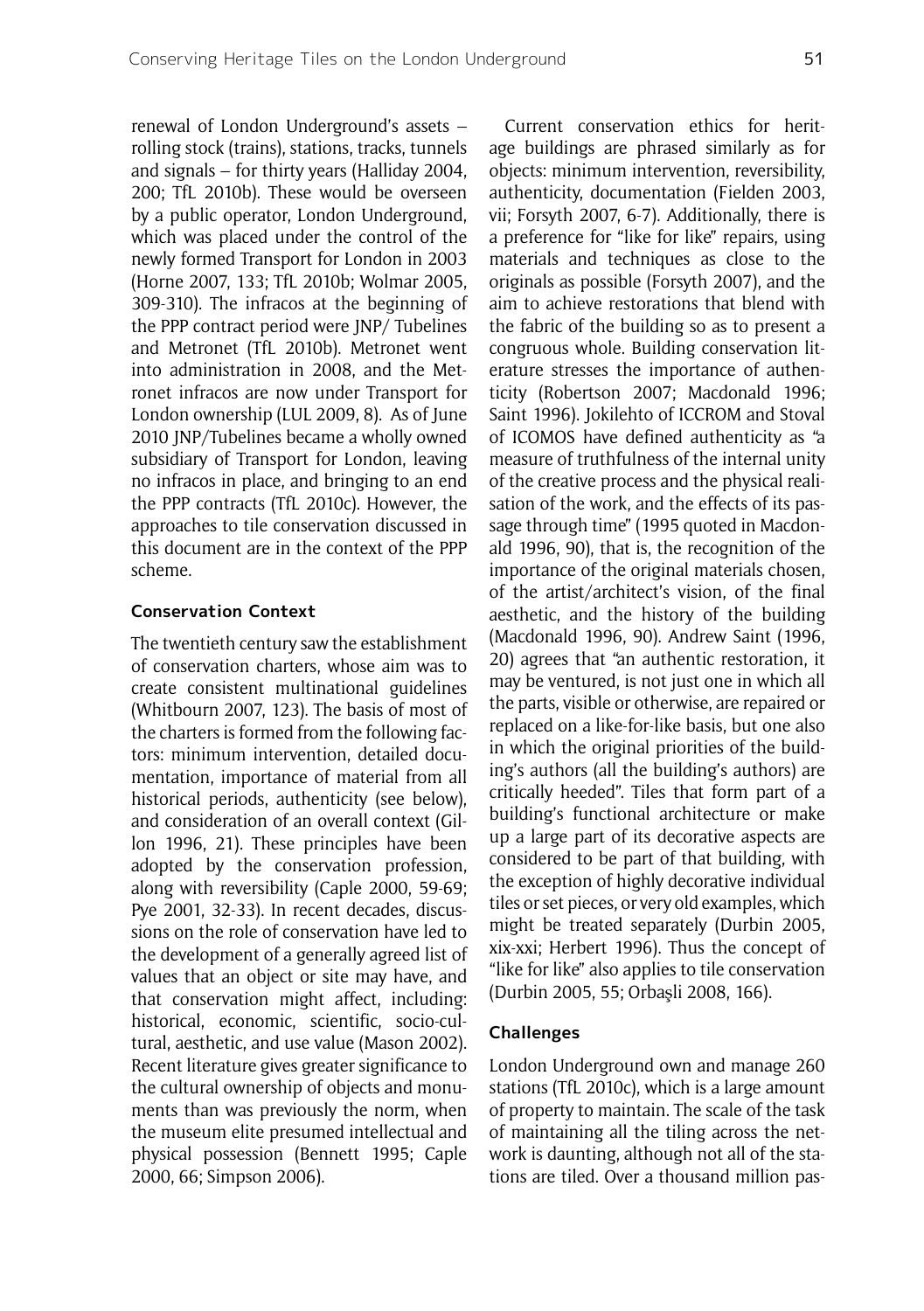sengers are carried on the Tube each year (TfL 2009, 10), and at busy stations over 50,000 passengers can pass through in the morning peak hours (TfL 2010c). The volume of people using the system inevitably results in a fair amount of wear and tear to all the fittings with which people come into contact. Some of the original tiling in the Yerkes stations will have been subjected to this onslaught for over a hundred years.

The difficulties presented by the specific local environment of the Underground are various and include the vast size of the tiled areas across the network, vibrations caused by rolling stock, and also the problems caused by being underground, such as damp. The fact that the tiles are located within a transport network mean that heritage is not the first priority, and factors such as time restraints and behaviour of customers are very different from those encountered in more traditional heritage locations (Bennett 1995). There are also issues raised by health and safety, the conflicting aims of interested parties, and the aims of London Underground in terms of the presentation of their assets.

### **Approaches**

From the day that tiling on Underground stations is fixed to the walls, it is subject to risk of change. Six Yerkes station platforms had been retiled as early as 1935 (Rose 2007, 28), due to the installation of escalators causing major disruptions to the original platform design (D. Rose, *pers. comm*., July 2010). The Station Modernisation Programme in the 1980s created further reasons for tiles to be removed, replaced or relocated (Bailey 1993a, 5; Bailey 1993b, 5; Croome 1998, 74; Horne 2007, 129). The findings here deal mainly with the more recent modernization programmes enacted through the infracos since 2000.

More than one of the following approaches might be used at one station, and even in one part of a station. In the examples below I have chosen to focus on the treatment of tiles in specific areas of stations that clearly demonstrate a point. Observations without references are my own, made from station visits. Some of the terminology used here is not of the standard type used by conservators; I have used wording here in the way it was used during the interviews I undertook and in London Underground documentation. I have endeavoured to explain each of the terms in the text below.

## **Approach 1: Patch repair**

One of the first approaches to conserving London Underground heritage tiling attempted in the 2000s was a "pure" conservation style approach in keeping with the English Heritage adage of maintaining all viable original material (M. Ashworth, *pers. comm*., April 2010; H. Bell, *pers. comm*., July 2010; LUL 2006a, 121; M. Pendleton, *pers. comm*., July 2010). The approach taken was to keep all original tiles that were viable, repairing these where necessary, and patch repairing around them (M. Ashworth, *pers. comm*., April 2010; LUL 2006a, 121). "Patch repair" is in fact the removal of individual tiles, and their replacement with replicas (D. McCartney, *pers. comm*., July 2010). There is no officially agreed measure of viability, but a rule of thumb that has been applied in London Underground tiling projects is that if the surface is 70% in good condition, also undefined, then the tile is repaired rather than removed (H. Bell, *pers. comm*., July 2010). The archetype example of this procedure is Turnpike Lane, which was patch repaired in 2005 (A. Blundell, *pers. comm*., June 2010).

Turnpike Lane was opened in September 1932 as part of the northern extension of the Piccadilly Line, designed by Charles Holden (FDKC Architects 1993a). Turnpike Lane station is Grade II listed (LUL 2006a, 105-113), so in order to preserve undamaged original fabric it was decided that the best way forwards was to patch repair an agreed percentage of the tiles (M. Ashworth, *pers. comm*., April 2010; Dunn 2007; LUL 2006a, 121). This agreed percentage was used to quantify the limit at which it would no longer be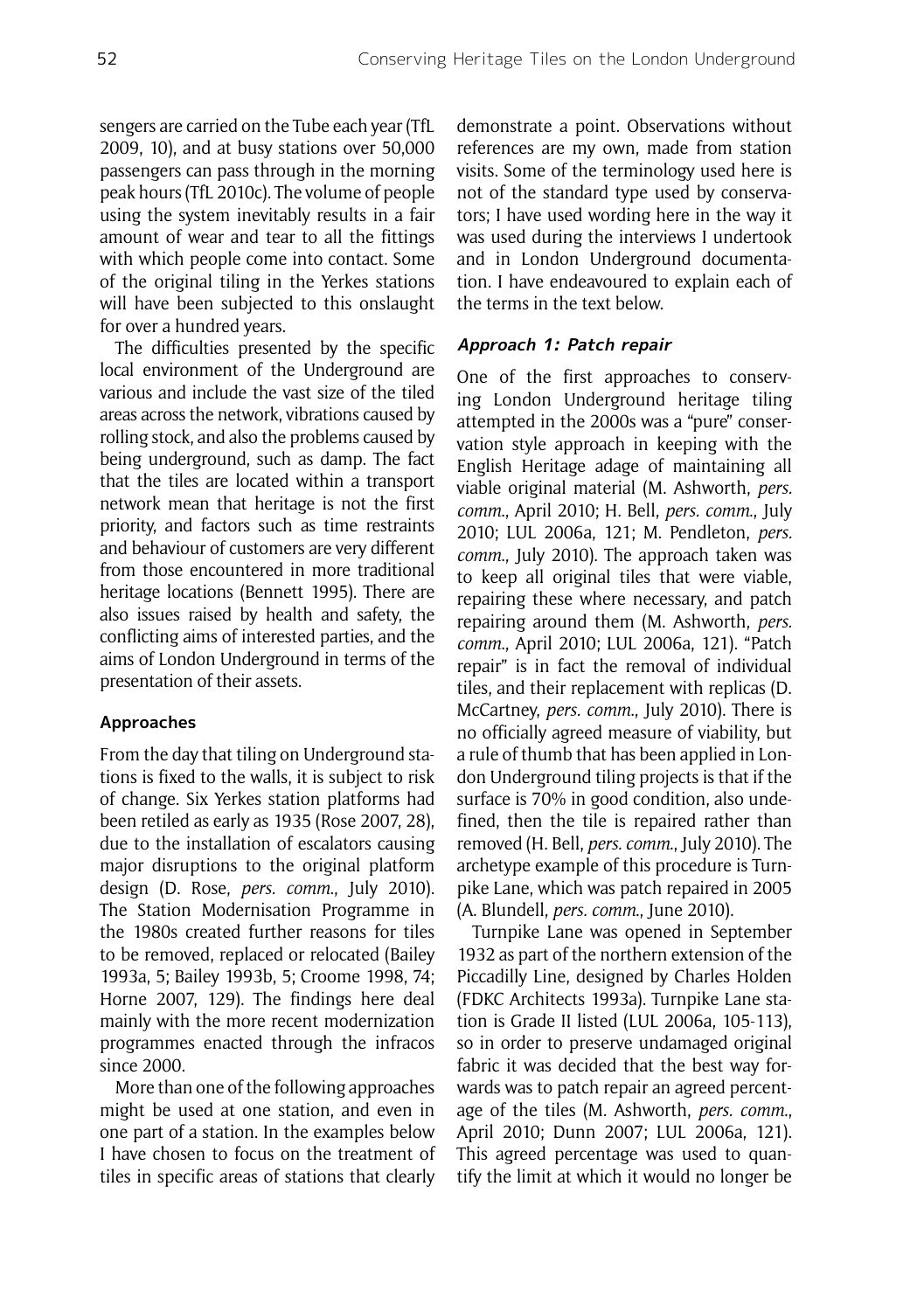worth replacing tiles one by one, and was set, after much debate, at about 20%-30% within a defined area (M. Ashworth, *pers. comm*., August 2010). In addition, some of the original tiles were cold resin repaired (Dunn 2007). Cold resin repair is a method of infilling small chips in tiles, usually with pigmented polyester or epoxy resin mixed with an activator for quick setting at room temperature in variable humidity (Buys & Oakley 1993, 124; Durbin 2005, 131-132; J. Southern, *pers. comm*., June 2010). Individual unviable tiles were removed using a diamond edged cutting blade in a process described by Lesley Durbin (2005, 135), and newly made replacement tiles inserted into the spaces left (D. McCartney, *pers. comm*., July 2010).

The final result of this work was viewed negatively from all sides (M. Ashworth, *pers. comm*., April 2010; A. Blundell, *pers. comm*., June 2010; Dunn 2007; LUL 2006a, 121). The visual impact was unappealing, with clean, bright areas adjacent to what appeared in comparison to be dirty uncared for areas (Figure 2). Three different tile finishes – original, resin repaired and replacement, led to what an English Heritage publication has referred to as "a visually discordant patchwork" with an "inconsistent palette of colours and tones" (Dunn 2007). In addition, the process was time consuming and labour intensive and thus expensive (M. Ashworth, *pers. comm*., April 2010; D. McCartney, *pers. comm*., July 2010), making it impractical for roll out over many stations.

In buildings conservation, the large scale of the work means that it is often not economically possible to conserve individual elements, and the desire for a professional and clean appearance (LUL 2006a, 2-4) can sometimes only be met by a wholesale replacement of decorative architectural elements. London Underground assert the intention of the architect which, according to them, was for Holden "to produce a clean, crisp aesthetic" (LUL 2006a, 70), a result that has proved to be difficult to achieve with patch repair or resin repair. It is now thought



**Fig. 2:** Patch repair at Turnpike Lane around concourse entrance to platform. Note new bright yellow tiles on the entrance surround (author's photo).

that the station's representation should be considered as a whole (Dunn 2007; LUL 2006a, 121-122); using a holistic approach allows the tiling to be considered within its surroundings, as an aspect of the building, rather than – as at Turnpike Lane - as a collection of individually treatable objects.

#### **Approach 2: Patch repair in sections**

Following the Turnpike Lane experience, there was a re-consideration of possible conservation/restoration approaches that could be used network-wide (M. Ashworth, *pers. comm*., April 2010; LUL 2006a, 121). All parties were interested in options that might have a more positive outcome whilst still aiming to retain original material (LUL 2006a, 121). To this end, London Underground and English Heritage agreed a general policy to deal with the "Poole" type of tiling found in many Holden stations (Lawrence 2008, 49), "to replace panels within defined boundaries – such as inset borders or returns of walls" (LUL 2006a, 122).

This policy is designed to take into account the overall finish and feel of the station (LUL 2006a, 121), thought to be neglected in the previous "patch repair" approach. It also allows some original material to be preserved, within pre-determined areas, which can be easily described and then identified by contractors working in the station, hopefully thus avoiding any collateral damage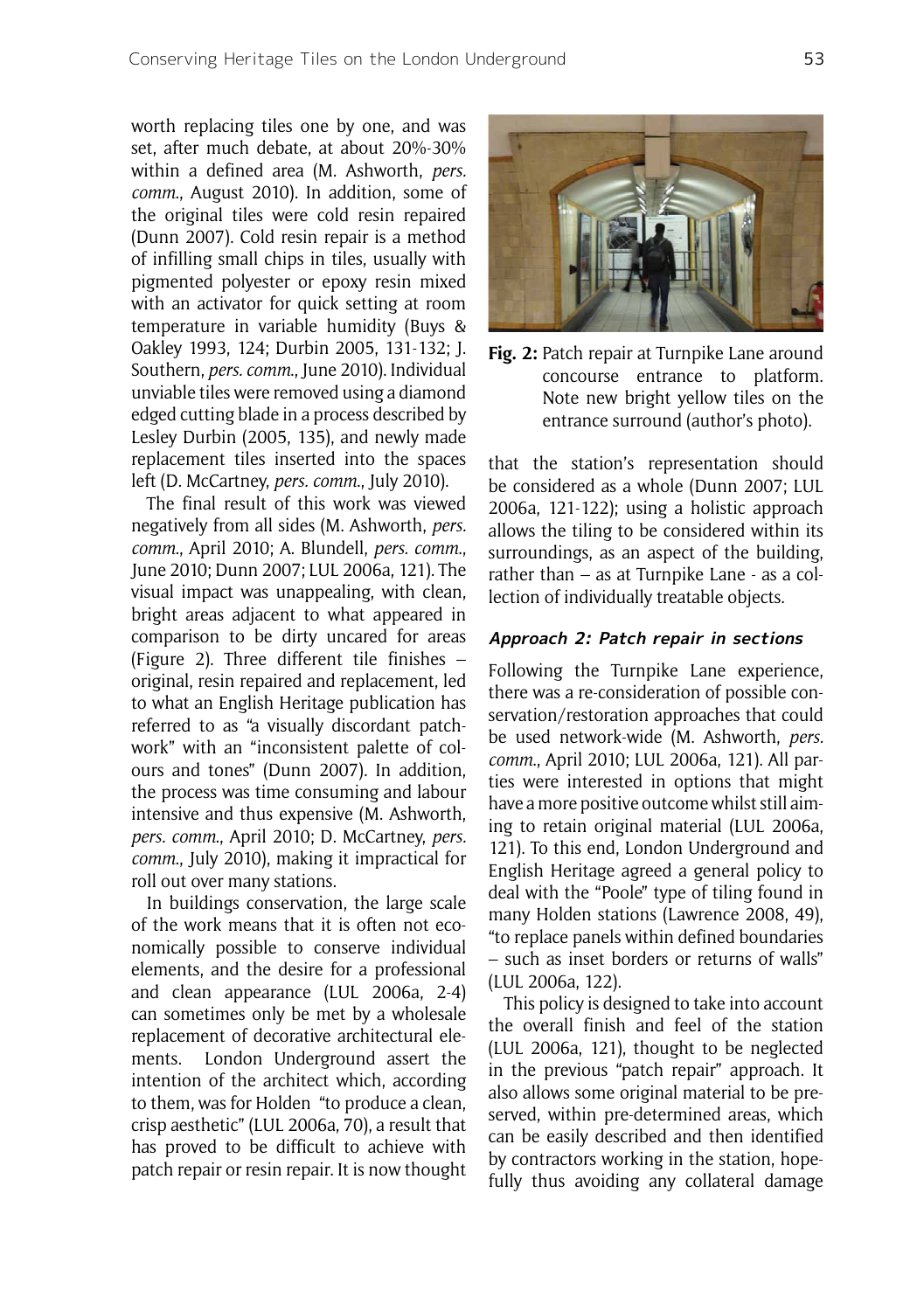

**Fig. 3:** Original area of tiling at Bethnal Green, bounded by black strip on the left and ending 4 tiles after the arrow on the right (author's photo).

from other works taking place.

The policy of keeping old tiles in sections that are in good condition and replacing other sections, avoiding "tidemarks" (LUL 2006b, 11), has been applied to several stations. The result has been that some stations have retained a lot of original material, whilst some have been stripped of a great deal.

Bethnal Green, a Holden-style station, opened in 1946 on the Central Line eastern extension that had been put on hold by the Second World War (Bruce & Croome 2006, 48; Davis & Bayne Architects 1993, 5). The tiles used for the platforms were of the "Poole" type also used for the northern Piccadilly Line extension that included Turnpike Lane. The platforms were retiled using replica tiles at the end of 2006 (A. Blundell, *pers. comm*., June 2010), leaving six original panels, three on each platform. The result is a clean and consistent finish; the difference between the old and new sections is only clear if it is purposefully sought out (Figure 3).

This section-by-section version of patch repair is significantly simpler than the Turnpike Lane approach. Entire sections can be identified for removal, which doesn't require the painstaking identification and removal of individual tiles over a large wall surface. However, these sections do still need to be stripped back, so that the new tiles will sit flush with the original tiles, which is a time consuming job. There must be in every case a significant loss of viable original tiling. Although small examples may be kept by the London Transport Museum, it is not their policy to attempt to gather examples of all types of tile, and the examples they do keep have often come to them in a random manner, through the enterprise of individuals (R. Excell, *pers. comm*., June 2010).

Although much original tiling is lost, some is retained in the preserved panels, and so this approach can be considered to be conserving the tiles to some extent. By acting decisively to keep original sections, London Underground in collaboration with the contractors have saved these areas and set the precedent to keep them in the future, hopefully guarding against further loss. Stations that have been treated using this approach have been judged to have achieved successful outcomes, in that the replacement tiling has been kept true in colour and design, and the finish is attractive, with no obvious step change between the new and old tiling (M. Ashworth, *pers. comm*., June 2010; D. Rose, *pers. comm*., June 2010).

#### **Approach 3: Strip and replace**

This approach, which has been used on many stations, involves removing all original tiling, and retiling with replica tiles, in some cases to the design of the original station (as far as can be ascertained (Rose 2007, 45)), and in others to a simplified design that imitates the original in some way (LUL 2006a, 123). Of course, this approach cannot be said to be conserving the original tiles, but in those cases where the original design is kept it can be argued that the design is conserved, and thus the original intention of the architect is respected. Where the replacement tiling is a pastiche of the original (Rose 2007, 130-131, 136-137) it is more difficult to make a conservation case, but the consistency of platform tiling design is conserved, especially within a "family" of stations (LUL 2006a, 123).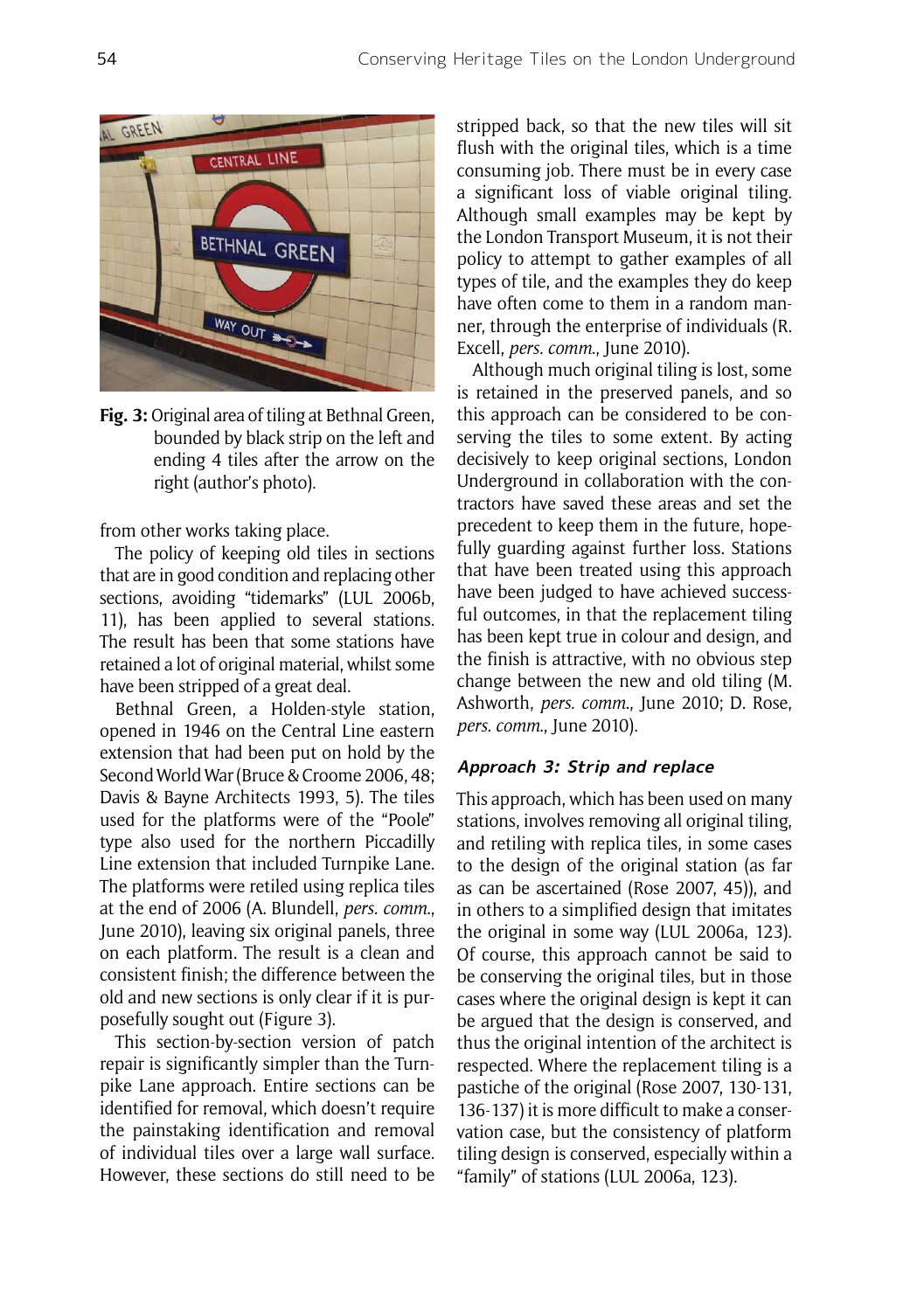Southgate is one example of a station whose platform tiling was stripped and retiled, with original features faithfully replicated. The station opened in 1932 as part of the extension of the Piccadilly Line from Finsbury Park to Cockfosters, and was designed by Charles Holden (FDKC Architects 1993b, 5). The final result of the retiling was very successful, the station appearing bright, clean and attractive, as London Underground claim was Holden's intention (M. Ashworth *pers. comm*., August 2010; LUL 2006a, 121). Since the retiling, Southgate has been upgraded from a statutory listed status of Grade II to Grade II\* (M. Ashworth *pers. comm*., August 2010), suggesting that English Heritage considers it more desirable from a heritage standpoint to reinstate the architect's intentions than to retain original degraded tiles.

In other cases, stations whose tiling patterns were well known have been stripped and retiled in a totally non-original design (D. Rose, *pers. comm*., June 2010). Figure 4 shows the original design and retiled pattern at Mornington Crescent, a Grade II listed station opened in 1907 whose platform tiling was replaced in the mid-1990s (Bailey 1993c, 7; Rose 2007, 142-143). The only way in which this tiling change can be said to have conserved the originals is in the shape and colours of the tiles.

The benefits of the strip and replace approach are that the finish is completely consistent across the retiled sections, and all the new tiles will age at the same rate. Although the colour match between original and new tiles is still important to retain the "honesty" of the process, the colour does not need to be an exact match to create visual consistency, because all the tiles are being replaced. The retiling can be combined with a re-siting of cables and other infrastructure within the substrate, and failing substrate can be replaced (LUL 2006a, 122), which has health and safety advantages in that it prevents tiles becoming loose and falling, and is likely to prolong the life of the tiles (Durbin



**Fig. 4.** Above: Section of the original tile scheme at Mornington Crescent (Rose 2007, pull out "The Hampstead Stations"). Below: Retiled platform at Mornington Crescent (author's photo).

2005, 79). It is a method that is preferable to over-tiling (see below) because at least stripping and replacement retains the dimensions and architectural details of the station (M. Ashworth, *pers. comm*., April 2010; A. Blundell, *pers. comm*., June 2010; D. Rose, *pers. comm*., June 2010).

#### **Approach 4: Over-tiling**

A process that similarly destroys most existing original material is over-tiling. Replicas are applied directly to the existing tiling, with no consideration given to the possibility of recovering the hidden tiles at a later date (M. Ashworth, *pers. comm*., April 2010); to attempt to do so would, in fact, be extremely difficult given the hardness of the mortar (D. McCartney, *pers. comm*., July 2010). Overtiling can only be done where the substrate is in a good condition, and the original tiles still firmly adhered; a failure in the tiling background could lead to loose and falling tiles (BSI 2009, 15, 29-30; D. McCartney, *pers. comm*., July 2010). As with the strip and replace method, in some cases the original pattern is retained in the new tiling, and in some cases it is disregarded, to a greater or lesser extent.

Figure 5 shows the over-tiling on the platforms at Covent Garden, a Yerkes station that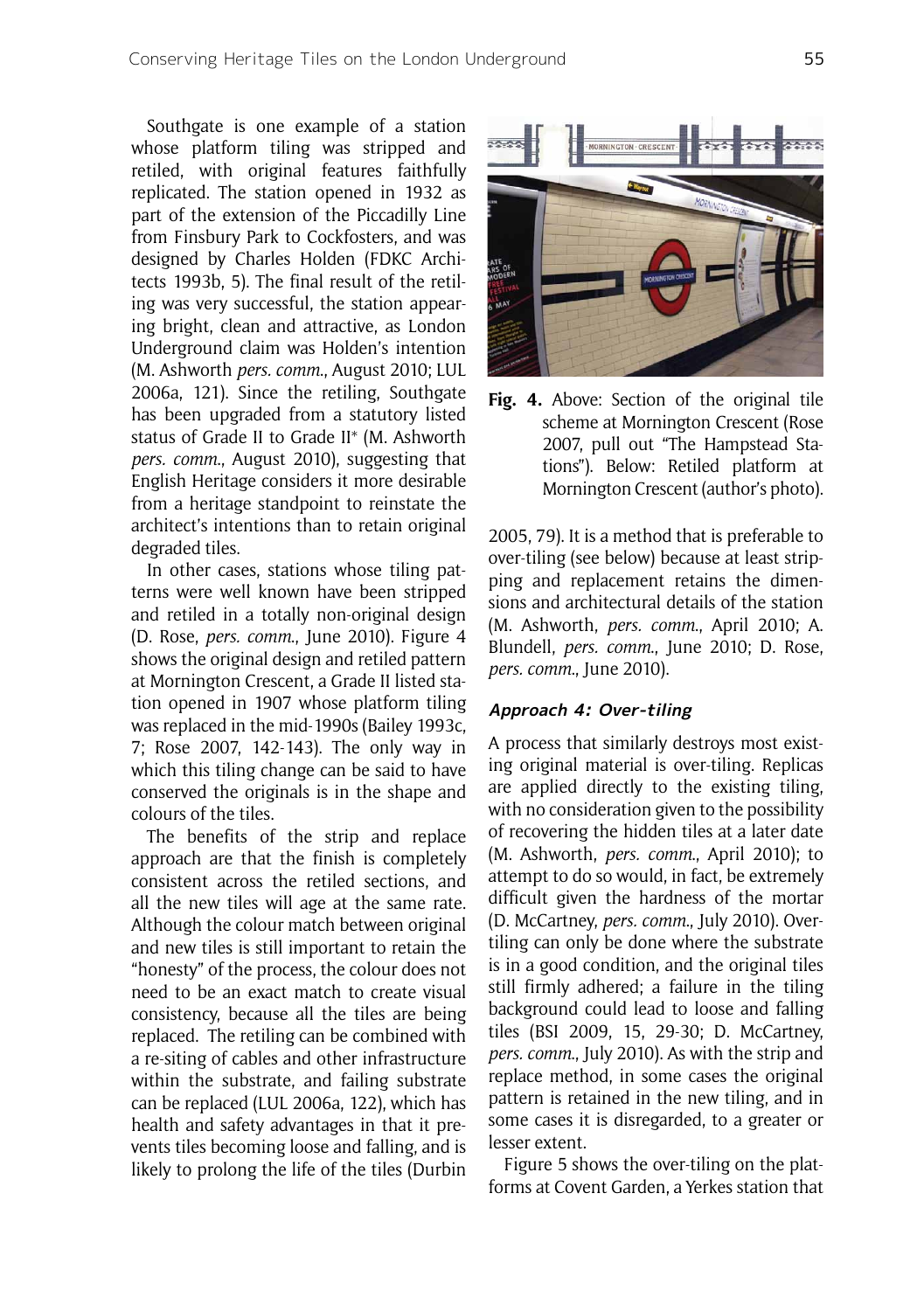

**Fig. 5.** Over-tiling at Covent Garden (photo courtesy of Douglas Rose, 2008: http://www.dougrose.co.uk/index\_ tiles.htm [accessed October 2012]).



**Fig. 6.** Above: Section of the original tile scheme at Camden Town (Rose 2007, pull out "The Hampstead Stations"). Below: Retiled platform at Camden Town (author's photo).

opened in 1907, which lies within the Covent Garden conservation area, although it is not itself listed (Bailey 1993d, 5, 7). As can be seen in the picture, the tile pattern has been faithfully copied, but the original tiles were in good condition, so it is has caused disappointment that the retiling was done at all (M. Ashworth, *pers. comm*., August 2010; D. Rose, *pers. comm*., June 2010). The work was carried out due to the infraco's contractual obligations to increase the station's ambience score; over-tiling is a great deal cheaper than the other approaches discussed, and Covent Garden station is not listed, so London Underground could not find an argument for keeping the original tiles that the infraco would accept (M. Ashworth, *pers. comm*., August 2010). However, London Underground did manage to persuade them to use square edged tiles in good colour matches for the over-tiling.

At Camden Town the over-tiling work was carried out in 2001, and does not attempt to replicate the original tile scheme on the platforms (Rose 2007, 140-141). The same colour is used, but, as at Mornington Crescent, the pattern is reduced to a double line (Figure 6).

Over-tiling has several undesirable outcomes. The boundaries of over-tiled sections are clearly visible, although often they are unobtrusive, being at the edge of patterns, or above the natural sight line. By adding a layer of tiles, the dimensions of the station platform are altered by a small but noticeable amount, and if the approach is continued the effect could worsen. More worryingly, architectural details such as cornicing are reduced in definition, or even lost, much as a blanket would dampen the details of anything it covered (M. Ashworth, *pers. comm*., August 2010; A. Blundell, *pers. comm*., June 2010; D. Rose, *pers. comm*., June 2010). The benefits of over-tiling to the infraco are clear. The process is fairly cheap, as none of the original tiles have to be stripped out, and the colour matching does not need to be exact in order to obtain what would commercially be described as a good finish (A. Blundell,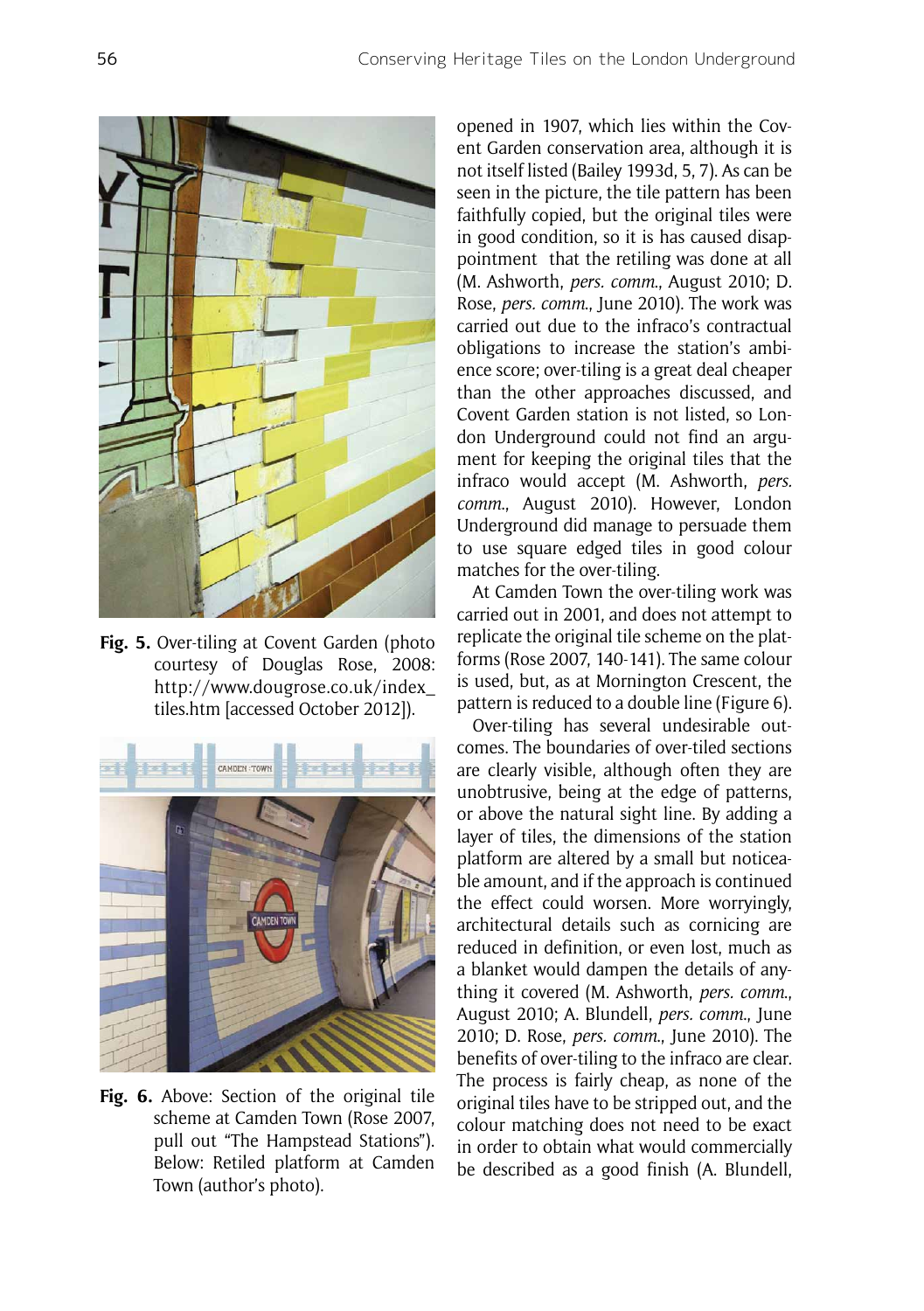*pers. comm*., June 2010; D. McCartney, *pers. comm*., July 2010), although London Underground argues for good colour matching to retain some honesty in the process (M. Ashworth, *pers. comm*., August 2010).

As with stripping and retiling, the architect's intent and the feel of the station can be said to be conserved in cases where good colour matches have been achieved and the pattern retained. In other cases the majority of the tangible and the intangible heritage has been lost.

#### **Concluding Remarks**

The conservator's concern is with the retention of any surviving original material, the aesthetics of the tile, and reversibility (to a certain extent); the tiling contractor's concern is with a long term and economically viable solution that can be used consistently throughout a network that contains a vast quantity of tiling. The former treats the tile as an object, and the latter treats the tile as a small part of a design scheme.

Only a very few London Underground heritage tiles, those that end up in the London Transport Museum, are 'conserved' in the museum sense of the word. However, most tiles do not make it into the museum, and this cannot be considered to be the main focus of the work that London Underground carries out. The relevancy of museum-style conservation for tiles *in situ* is debateable. The principles used in a museum setting often have no place in a heavily used transport network. Reversibility, for instance, is never practiced, and attempts to achieve this might in fact lead to breaches of health and safety regulations. Minimum intervention might be said to have been practiced at Turnpike Lane, but not thereafter. The conservation aim of being able to identify new additions amongst the originals (AIC 1997) may in some cases be achieved, but these instances are accidental; the ideal situation for London Underground is to present a consistent finish without "tidemarks" (LUL 2006b,11), blending old and new seamlessly together (LUL 2006a, 159). At some stations

originals and replacements are distinguishable only to the very practiced eye. Some conservation principles have, however, been fully considered by the London Underground: authenticity, consideration of overall context, and the importance of material from all historical periods.

In line with this holistic definition of conservation, conservation officers and London Underground prefer to strip and retile a station if the tiles are too damaged to be retained, as this is felt to be more "honest" or authentic to the original design, and keeps the architectural details and spaces intact (M. Ashworth, *pers. comm*., August 2010). The majority of recent work has aimed at the conservation of the heritage tile patterns and colours, even if the exact layout of the tile scheme is altered to incorporate modern requirements. Treating individual tiles as important historical objects in their own right is impractical and leads to expensive and unattractive patch repair solutions, as at Turnpike Lane, that cannot be considered to be a conservation success. Therefore an approach that combines practically achievable results with the retention of original design, and utilises good replica tiles that closely imitate colour, style and shape, must be the most preferable one. Ideally, in areas where little or no damage had occurred, original tiling can be preserved, as has occurred at Bethnal Green.

However, as stated by one London Underground senior manager, "one man's patina is another man's dirt", and complaints about "scruffy" tiles from customers are still received, even after re-tiling (M. Ashworth, *pers. comm*., August 2010). Some customers expect "modernisations" to result in stations that resemble Canary Wharf, rather than a version of what was there before; there is still some way to go when it comes to educating the public about the wonderfully accessible heritage in their London Underground.

*This research formed part of a dissertation submitted in partial fulfillment of the requirements of the MA degree Principles of Conservation at UCL's Institute of Archaeology in 2010.*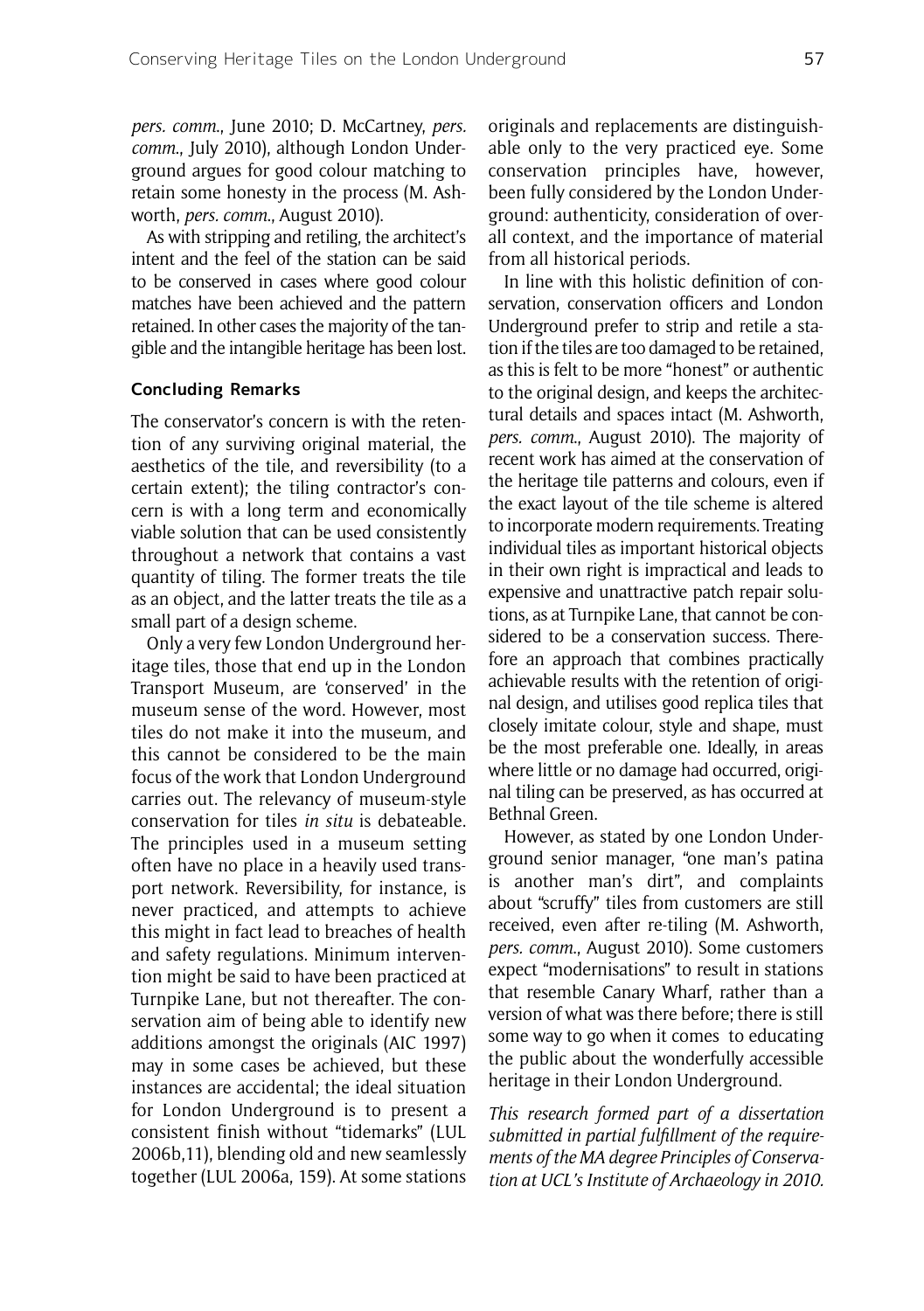# **Acknowledgements**

I wish to thank all those who assisted so kindly with my research, including all the people mentioned in the text, London Underground, and my supervisor Elizabeth Pye, Professor of Conservation at UCL.

# **About the author**

After gaining an MA in Principles of Conservation, Kate Fulcher graduated with an MSc in Conservation for Archaeology and Museums from UCL's Institute of Archaeology in Sept 2012 and is currently volunteering in the conservation department of the Ashmolean Museum in Oxford.

## **Abbreviations used in the text**

| BSI                 | British Standards Institute                                                                          |
|---------------------|------------------------------------------------------------------------------------------------------|
| FDKC.<br>Architects | Fry Drew Knight Creamer<br>Architects                                                                |
| <b>ICCROM</b>       | International Centre for the<br>Study of the Preservation<br>and Restoration of Cultural<br>Property |
| <b>ICOMOS</b>       | International Council on<br><b>Monuments and Sites</b>                                               |
| <b>ITM</b>          | London Transport Museum                                                                              |
| LUL.                | London Underground Ltd                                                                               |
| TfI                 | Transport for London                                                                                 |

## **References**

- **American Institute for Conservation** 1997 *Commentaries to the guidelines for practice. Commentary 23: compensation for loss*. http://www.conservation-us.org/index. cfm?fuseaction=page.viewPage&pageID=555 [accessed June 2012].
- **Bailey, N,** 1993a *London Underground Station Design Audit: Caledonian Road*. Unpublished: London Underground Ltd. Internal document.
- **Bailey, N,** 1993b *London Underground Station Design Audit: Regent's Park*. Unpublished: London Underground Ltd. Internal document.
- **Bailey, N,** 1993c *London Underground Station Design Audit: Mornington Crescent*. Unpublished: London Underground Ltd. Internal document.
- **Bailey, N,** 1993d *London Underground Station Design Audit: Covent Garden*. Unpublished: London Underground Ltd. Internal document.
- **Bennett, T,** 1995 *The Birth of the Museum: history, theory, politics*. London: Routledge.
- **British Standards Institute** 2009 *BS 5385-1:2009 Wall and Floor Tiling – Part 1: Design and installation of ceramic, natural stone and mosaic wall tiling in normal internal conditions – Code of practice*.
- **Bruce, J G** and **Croome, D F** 2006 *The Central Line*. 2nd ed.. Harrow: Capital Transport Publishing.
- **Buys, S** and **Oakley, V** 1993 *The Conservation and Restoration of Ceramics*. Oxford; Boston: Butterworth-Heinemann.
- **Caple, C** 2000. *Conservation Skills: judgement, method and decision making*. London: Routledge.
- **Croome, D F** 1998 *The Piccadilly Line*. Harrow Weald: Capital Transport.
- **Davis & Bayne Architects** 1993 *London Underground Station Design Audit: Bethnal Green*. Unpublished: London Underground Ltd. Internal document.
- **Dunn, M** 2007 Underground heritage: preserving a design icon. *Changing London* 9, 8-9.

**Durbin, L** 2005 *Architectural Tiles: conservation and restoration*. Oxford: Butterworth-Heinemann.

- **Fielden, B M** 2003 *Conservation of Historic Buildings*. 3rd ed.. Oxford: Architectural Press.
- **Forsyth, M** 2007 The past in the future. In: M.Forsyth (ed.), *Understanding Historic Building Conservation*. Oxford: Blackwell, 1-8.
- **Fry Drew Knight Creamer Architects**  1993a *London Underground Station Design Audit: Turnpike Lane*. Unpublished: London Underground Ltd. Internal document.
- **Fry Drew Knight Creamer Architects**  1993b *London Underground Station Design Audit: Southgate*. Unpublished: London Underground Ltd. Internal document.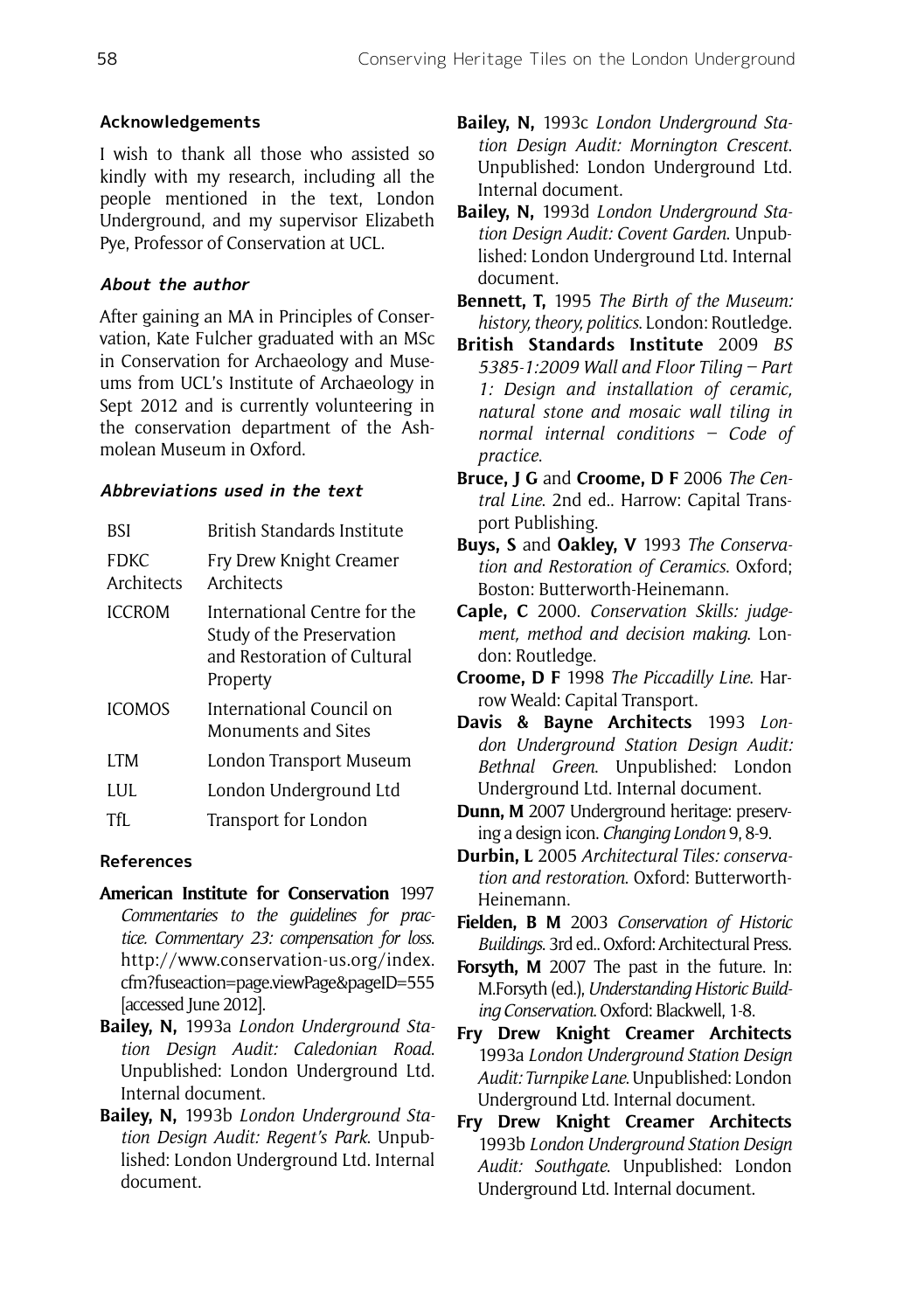- **Gillon, J** 1996 Conservation charters and standards. *Context* 51, 20-21.
- **Halliday, S** 2004 *Underground to Everywhere: London's underground railway in the life of the capital*. (New ed.). Stroud: Sutton in association with London's Transport Museum.
- **Herbert, T** 1996 The manufacture and design of Victorian tiles in relation to their conservation. In: J.M. Teutonico (ed.), *Architectural Ceramics : their history, manufacture and conservation: a joint symposium of English Heritage and the United Kingdom Institute for Conservation, 22-25 September 1994*. London: James & James, 39-44.
- **Horne, M** 2007 *The Piccadilly Tube*. Harrow, Middlesex: Capital Transport.
- **Howes, J** 2000. *Johnston's Underground Type*. Harrow Weald: Capital Transport.
- **Lawrence, D** 2008 *Bright Underground Spaces: the London tube station architecture of Charles Holden*. Harrow Weald: Capital Transport Publishing.
- **Leboff, D** 2002 *The Underground Stations of Leslie Green*. Harrow Weald, Middlesex: Capital Transport Publishing.
- **London Transport Museum** 2007 Photographic collection. London Transport Museum & Transport for London. Available from http://www.ltmcollection.org/ photos/index.html [accessed June 2010].
- **London Underground Ltd** 2006a *Good Practice Guide: Managing Underground heritage*. Unpublished. Produced by the Customer Standards & Experience Manager of the Strategy & Service Development Directorate.
- **London Underground Ltd** 2006b *Good Practice Guide: Station ambience and décor*. Unpublished. Produced by the Customer Standards & Experience Manager of the Strategy & Service Development Directorate.
- **London Underground Ltd** 2009 *PPP & Performance Report 2008-2009*. Available from: http://www.tfl.gov.uk/assets/ downloads/london-underground-pppperformance-report-2008-2009.pdf [accessed July 2010].
- **Macdonald, S** 1996 Reconciling authenticity and repair in the conservation of modern architecture. In: S.Macdonald (ed.), *Modern Matters: principles and practice in conserving recent architecture*. Shaftesbury: Donhead, 87-100.
- **Mason, R** 2002 Assessing values in conservation planning: methodological issues and choices. In: M. De la Torre (ed.), *Assessing the Values of Cultural Heritage: research report. Los Angeles: Getty Conservation Institute*, 5-30.
- **Orbaşli, A** 2008 *Architectural Conservation: principles and practice*. Malden, Mass.; Oxford: Blackwell Science.
- **Pye, E** 2001 *Caring for the Past: issues in conservation for archaeology and museums*. London:James & James.
- **Robertson, M** 2007 Conservation and authenticity. In: M.Forsyth (ed.), *Understanding Historic Building Conservation*. Oxford: Blackwell, 26-34.
- **Rose, D** 2007 *Tiles of the Unexpected, Underground: a study of six miles of geometric tile patterns on the London Underground*. North Finchley, London: Douglas Rose.
- **Saint, A** 1996 Philosophical principles of modern conservation. In: S. Macdonald (ed.), *Modern Matters: principles and practice in conserving recent architecture*. Shaftesbury: Donhead, 15-28.
- **Simpson, M G** 2006 Revealing and Concealing: museums, objects and the transmission of knowledge in Aboriginal Australia. In: J.Martsine (ed.), *New Museum Theory and Practice: an introduction*. Malden, MA; Oxford: Blackwell, 152-177.
- **Transport for London** 2009 *Annual Report and Statement of Accounts 2008/09*. Available from: http://www.tfl.gov.uk/corporate/about-tfl/investorrelations/1458. aspx [accessed July 2010].
- **Transport for London** 2010a *Tube Map*. Available from: http://www.tfl.gov.uk/ assets/downloads/standard-tube-map. pdf [accessed July 2010].
- **Transport for London** 2010b *Public Private Partnership*. Available from: http://www. tfl.gov.uk/corporate/modesoftransport/